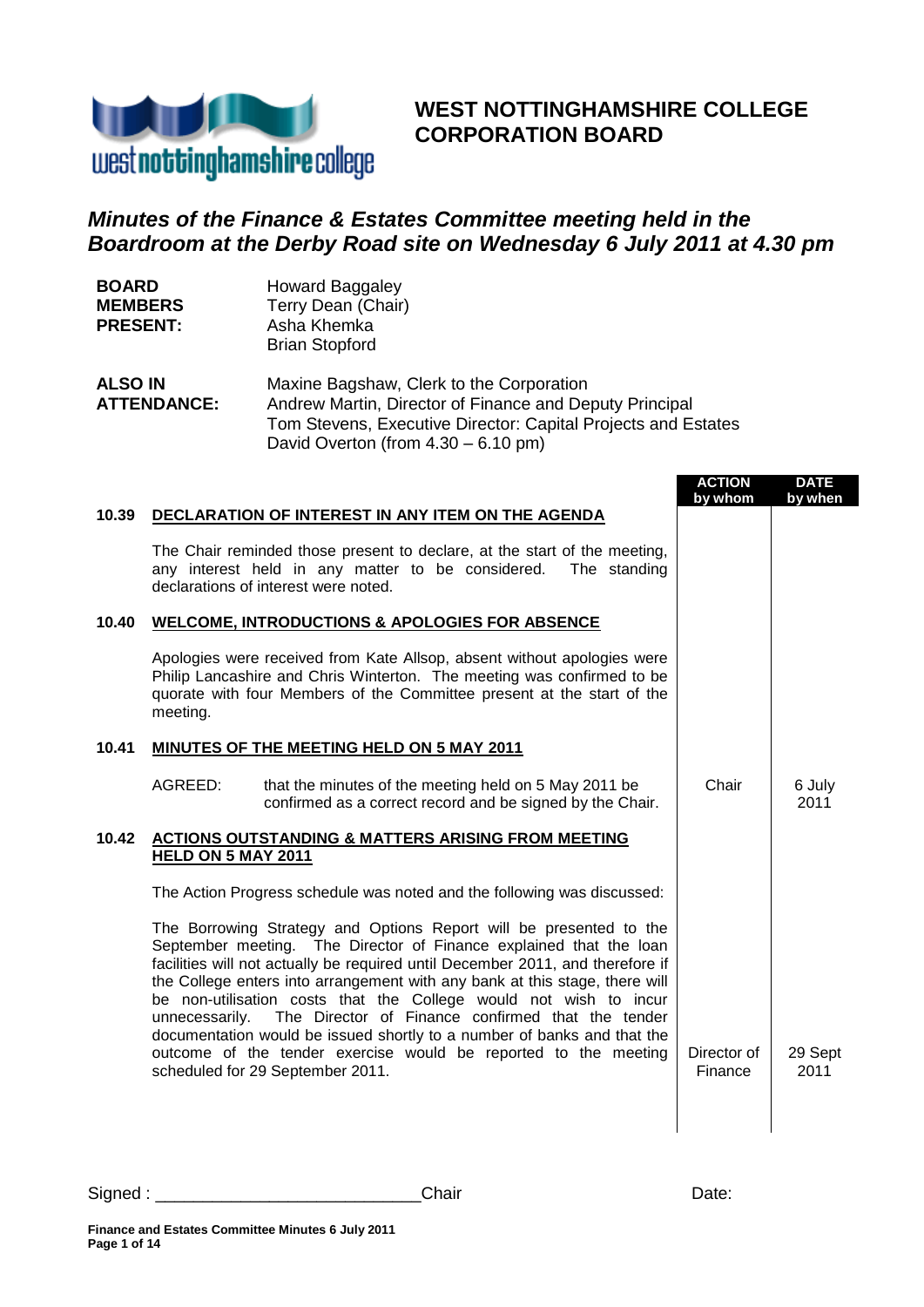| <b>ACTION</b> | DATE    |
|---------------|---------|
|               |         |
| by whom       | by when |
|               |         |
|               |         |

#### **10.43 LONG TERM MAINTENANCE PLAN**

The Executive Director: Capital Projects & Estates introduced this item and drew the following to members` attention:

- From a budget allocation of £397k for reactive maintenance in 2010/11, £350k is committed to 31 May 2011.
- Reactive maintenance and planned maintenance expenditure in 2010/11 was on projects including summer works, internal ceiling and vertical hanging tile replacement, gas remedial work and new gas main at Derby Road, three storey roof replacement, structural building inspection and Derby Road additional dining space. Total expenditure is anticipated to total £1.1million. Some of this expenditure is likely to be allocated to the 2011/12 accounts, as works will be undertaken over the 2010/11 summer period.
- Budget of £200k allocated for planned maintenance and £400k allocated for reactive maintenance in 2011/12 budget.
- Proposals for expenditure on planned maintenance in 2011/12 is listed at appendix 1, this document also identifies outstanding projects for 2009/10 and 2010/11.
- The complexity of the gas remedial works is now known and includes the new gas main, temporary repair and professional fees, which are anticipated to cost around £198k in total.
- It is also likely that to meet curriculum standards for the School of Hospitality in 2012/13, the two training kitchens will require upgrading. Further investigation is underway regarding this particular point.
- Replacement of the Derby Road three-storey roof will take place over the summer vacation period, from week commencing 4 July to week commencing 22 August, (7 weeks), at a tendered cost of £163,357 inclusive of VAT.

Members` attention was drawn to page 18 and the mid year planned and reactive maintenance budget revision schedule. Members were asked to note that the gas remedial works and provision of new gas mains is estimated to be at a cost of approximately £200k, this is a sum significantly more than originally anticipated. Members were advised that the additional work has been identified to bring the gas provision to College up to the required specifications. One positive point noted is that the gas company have indicated that they can make an external connection to the No 19 Brasserie and this prevents a need to carry out an internal upgrade immediately. The Committee were advised that the College would need to look to replace ventilation in this area of the College, and the cost of this has not yet been allocated within existing budgets.

Members reviewed the schedule of works set out at page 21, and were advised that those items shaded in green are essential, and those shaded in yellow are desirable. The Committee questioned whether some of the items shaded could be carried out in-house by staff and/or students. It was envisaged that this might lead to cost savings and also increase work experience and development for staff and students. It was generally accepted by the Committee that this was a sound proposal, and in particular they would like to see the students given practical experience to support appropriate courses. The Principal confirmed that the College should be more proactive in trying to support practical work experience for students. The Director of Finance indicated that this may be something that the College's subsidiary company Safety Plus Construction could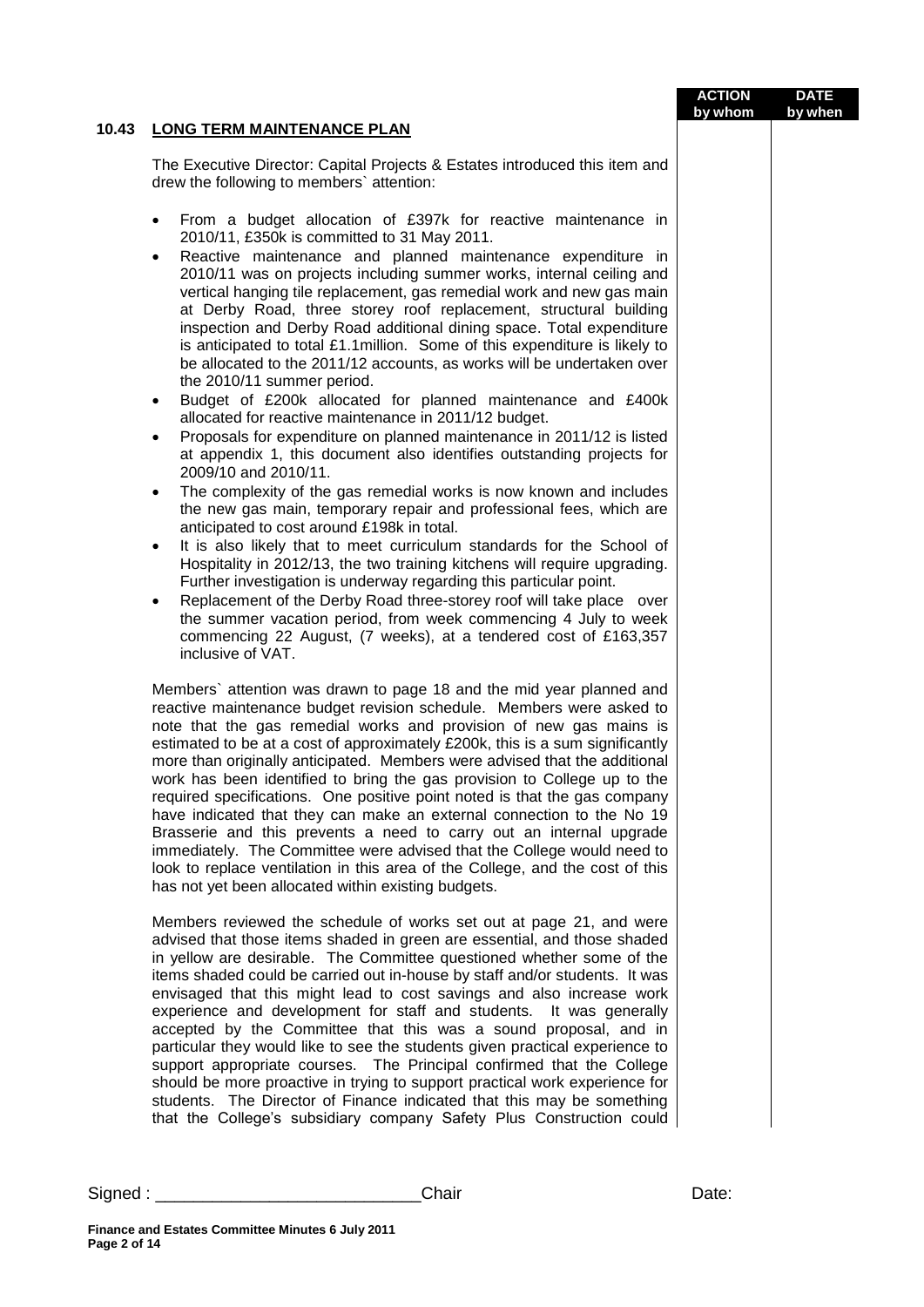|       |                                                                                                                                                                                                                                                                                                                                                                                                                                                                                                                                                                                                                                                                                                                                                                                                                                                                                                                                                                                                                                                                                                                                                                                                                                                                                                                                                                                                                                                                                                                                                                                                                                                                                                                               | <b>ACTION</b><br>by whom | <b>DATE</b><br>by when |
|-------|-------------------------------------------------------------------------------------------------------------------------------------------------------------------------------------------------------------------------------------------------------------------------------------------------------------------------------------------------------------------------------------------------------------------------------------------------------------------------------------------------------------------------------------------------------------------------------------------------------------------------------------------------------------------------------------------------------------------------------------------------------------------------------------------------------------------------------------------------------------------------------------------------------------------------------------------------------------------------------------------------------------------------------------------------------------------------------------------------------------------------------------------------------------------------------------------------------------------------------------------------------------------------------------------------------------------------------------------------------------------------------------------------------------------------------------------------------------------------------------------------------------------------------------------------------------------------------------------------------------------------------------------------------------------------------------------------------------------------------|--------------------------|------------------------|
|       | assist with, as they have apprentices in place waiting to undertake practical<br>experience. All members of the Committee agreed that a key issue was to<br>ensure that all health and safety requirements were taken into<br>consideration and the appropriate insurances were in place to cover any<br>students working on College site premises.                                                                                                                                                                                                                                                                                                                                                                                                                                                                                                                                                                                                                                                                                                                                                                                                                                                                                                                                                                                                                                                                                                                                                                                                                                                                                                                                                                           |                          |                        |
|       | AGREED to:<br>1) note the content of the report,<br>2) approve the planned maintenance expenditure as part of the 2011/12<br>business planning process, and<br>3) approve the projects identified as desirable and essential on the<br>schedule at page 21, totalling £195,180.                                                                                                                                                                                                                                                                                                                                                                                                                                                                                                                                                                                                                                                                                                                                                                                                                                                                                                                                                                                                                                                                                                                                                                                                                                                                                                                                                                                                                                               |                          |                        |
| 10.44 | <b>PHASE 1 DEVELOPMENT</b>                                                                                                                                                                                                                                                                                                                                                                                                                                                                                                                                                                                                                                                                                                                                                                                                                                                                                                                                                                                                                                                                                                                                                                                                                                                                                                                                                                                                                                                                                                                                                                                                                                                                                                    |                          |                        |
|       | The Executive Director: Capital Projects & Estates introduced this item and<br>drew members' attention to the following:                                                                                                                                                                                                                                                                                                                                                                                                                                                                                                                                                                                                                                                                                                                                                                                                                                                                                                                                                                                                                                                                                                                                                                                                                                                                                                                                                                                                                                                                                                                                                                                                      |                          |                        |
|       | A new logo - CREATE Vision West Notts has been selected to<br>٠<br>promote the brand.<br>Project timeline is on target for completion for 1 September 2011.<br>$\bullet$<br>Within the approved budget of £4,102,157 some £377,369 is allocated<br>for contingency with corresponding reductions on other budget<br>headings.<br>To date, a total of £323,817.94 is scheduled for allocation to the<br>$\bullet$<br>contingency heading. This includes DDA access to CREATE and<br>Control Room, roof installation and IT works totalling £122,436.54.<br>A major item of unforeseen expenditure is to provide 40mm of<br>$\bullet$<br>installation to the roof at a cost of £51,088 plus VAT. As part of the<br>application to Mansfield District Council building control to proceed, it<br>was assumed that the roof contained sufficient installation to comply<br>with legislation. On further inspections this was found not to be the<br>case.<br>The project includes IT provision in the region of £122,436.54 plus<br>VAT. The budget includes the provision of switches to enhance the<br>Apple Macs, and work to provide a new Server Room.<br>The budget for loose furnishings and IT benching is slightly over<br>budget at £104,455 against a provisional sum of £90k plus VAT. It is<br>anticipated that the extra costs can be absorbed into the whole budget.<br>TMC Ltd is appointed as contractor for the specialist theatre work and<br>$\bullet$<br>infrastructure at a tendered cost of £267,830.66 plus VAT. A video<br>wall is to be installed at a cost of £22,306.00 plus VAT in the learning<br>resource area. The system is capable of showing high definition TV,<br>DVDs and text information. |                          |                        |
|       | During wider discussion, members were advised that the project is still on<br>target for completion on the due date. Although contractors are currently<br>three days behind schedule they are confident that this time can be made<br>up. It is envisaged that to catch up there will be a slight overlap between<br>internal and external work, but that this will not prevent the project<br>completing to timetable.                                                                                                                                                                                                                                                                                                                                                                                                                                                                                                                                                                                                                                                                                                                                                                                                                                                                                                                                                                                                                                                                                                                                                                                                                                                                                                      |                          |                        |
|       | Members reviewed the variation schedule at page 24, and questioned why<br>such a significant number of items had fallen within the contingency<br>budget. The Executive Director: Capital Projects & Estates explained that<br>because of the time pressures involved in scheduling this programme, it                                                                                                                                                                                                                                                                                                                                                                                                                                                                                                                                                                                                                                                                                                                                                                                                                                                                                                                                                                                                                                                                                                                                                                                                                                                                                                                                                                                                                        |                          |                        |
|       |                                                                                                                                                                                                                                                                                                                                                                                                                                                                                                                                                                                                                                                                                                                                                                                                                                                                                                                                                                                                                                                                                                                                                                                                                                                                                                                                                                                                                                                                                                                                                                                                                                                                                                                               |                          |                        |

п

Signed : \_\_\_\_\_\_\_\_\_\_\_\_\_\_\_\_\_\_\_\_\_\_\_\_\_\_\_\_Chair Date: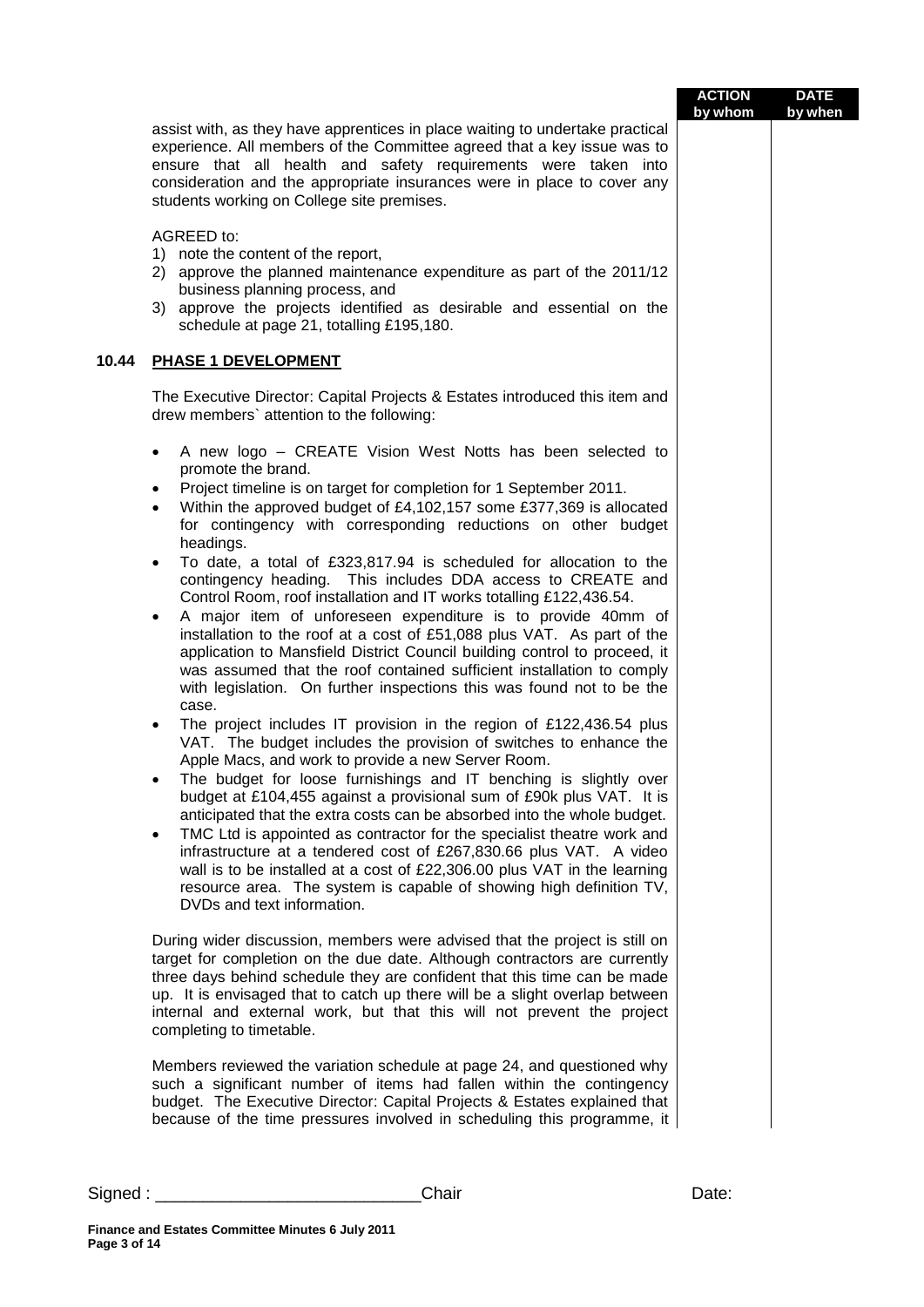| <b>ACTION</b> | <b>DATE</b> |
|---------------|-------------|
| by whom       | by when     |

had not been possible to have certain internal elements of the project fully specified prior to tendering and that this is why so many variables are noted in the contingency element of the project budget. Members expressed some concern at such significant increases in certain items, particularly in relation to IT provision and theatre installation, and questioned whether the College was obtaining a satisfactory and comprehensive service from its consultants.

Members questioned whether the College Management Team and, therefore the Committee and the Board, continue to have faith and confidence in its consultants and advisors, as in their view, variations of such significance should not be an accepted part of project management. The Executive Director: Capital Projects & Estates confirmed that he had anticipated a number of the additional costs because of the specialist nature of the facility being provided, and that, in his view, late decisions taken by the College to either accelerate parts of the programme (eg, DDA access), or upgrade facilities has led to the variations. He explained that in relation to the IT costs, the networking of Apple Macs had been found to be substantially more expensive than usual PC networking and that this had led to the significant variance seen. Members noted the breakdown of IT provision detailed at paragraph 7.5 on page 25.

Whilst Members accepted the variations detailed, they did however, caution against regular acceptance of increased costs, as this would significantly lead compartments of the project, and inevitably the project as a whole, to be outside the budget agreed. The Principal accepted all of the concerns raised by the Committee, and agreed that the key was to try and achieve each component part of the project phases within the budget set, and that if this was not possible, savings needed to be found in other areas of the project to ensure that the overall budget of £24million was not exceeded.

AGREED: to note the update provided.

## **10.45 PROPERTY STRATEGY PHASE 2 DEVELOPMENT**

The Executive Director: Capital Projects and Estates circulated two additional reports, the first was supplementary information to the general report provided, (which should be cross referenced with paragraph 14), and the second was a more specific report on the Sports Hall and Car Park budget costs.

The Executive Director: Capital Projects and Estates drew members` attention to a number of sections within his report as follows:

- Page 33 new build budgetary costs a schedule providing an estimate of WNC budget, stage C estimate and the difference.
- Quantity surveyor and cost management appointment of consultant proposed. He explained that using the buyers` solutions and OGC framework for project management and full design services, 12 suppliers were invited to competitively tender to provide quantity surveying and cost consultancy services, to support the detailed design of the new build, post RIBA design stage C. Four responses were received with a significant variance noted in the costs proposed. The most competitive rate had been submitted by Turner and Townsend at a cost of £50k plus VAT, and that within the contractual arrangements, Turner and Townsend are prepared to accept the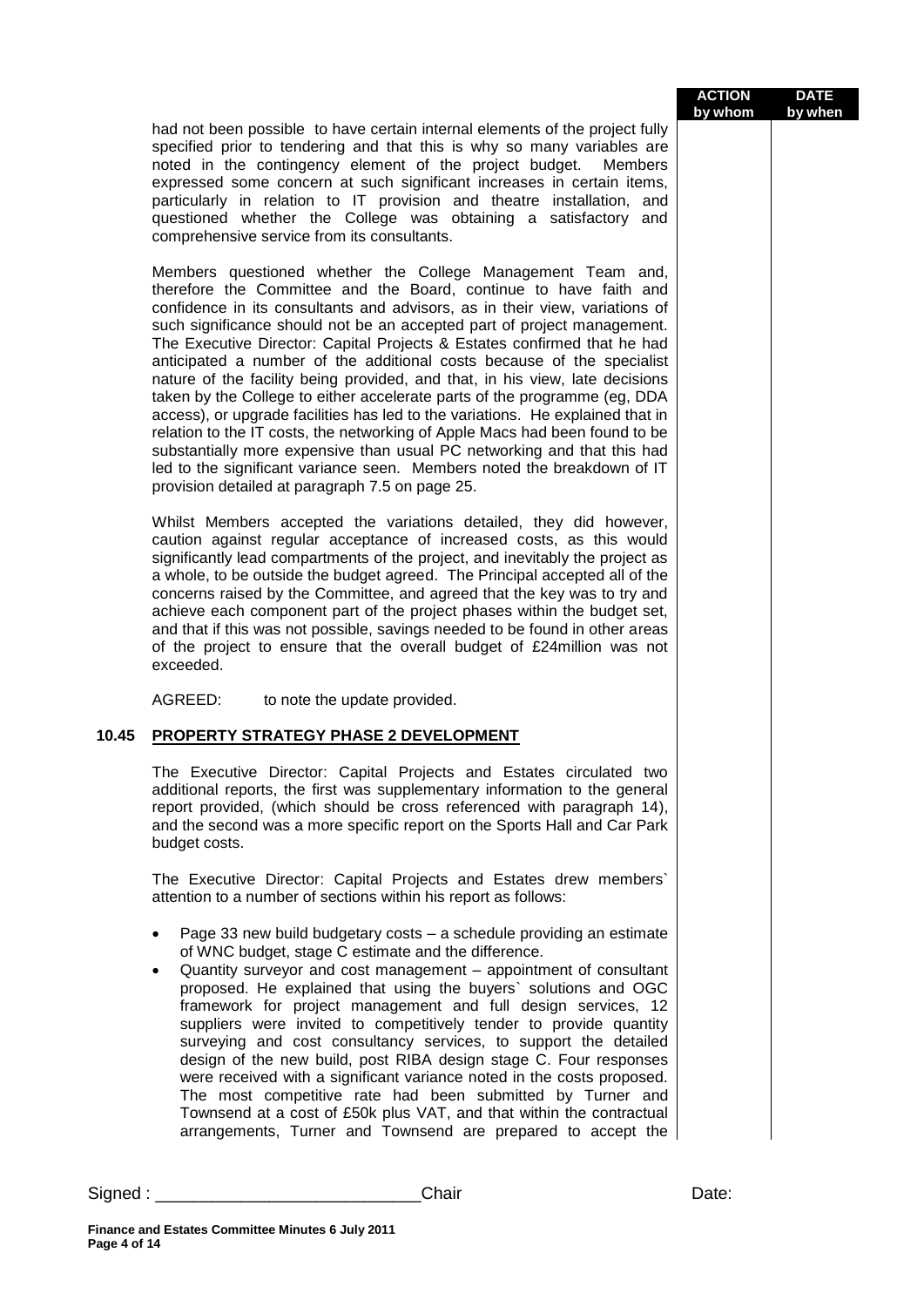|         |                                                                                                                                                                                                                                                                                                                                                                                                                                                                                                                                                                                                                                                                                                                                                                                                                                                                                                                                                                                                                                                                                                                                                                                                                                                                                                                                                                                                                                                                                                                                                                                                                                                                                                                                                                                                                                                                                                                                                                                                                                                                                                                                                                                                                                                                                                                                                                                                                                                                                                                                                                                                                                                                                                                                                                                                                          | <b>ACTION</b><br>by whom | <b>DATE</b><br>by when |
|---------|--------------------------------------------------------------------------------------------------------------------------------------------------------------------------------------------------------------------------------------------------------------------------------------------------------------------------------------------------------------------------------------------------------------------------------------------------------------------------------------------------------------------------------------------------------------------------------------------------------------------------------------------------------------------------------------------------------------------------------------------------------------------------------------------------------------------------------------------------------------------------------------------------------------------------------------------------------------------------------------------------------------------------------------------------------------------------------------------------------------------------------------------------------------------------------------------------------------------------------------------------------------------------------------------------------------------------------------------------------------------------------------------------------------------------------------------------------------------------------------------------------------------------------------------------------------------------------------------------------------------------------------------------------------------------------------------------------------------------------------------------------------------------------------------------------------------------------------------------------------------------------------------------------------------------------------------------------------------------------------------------------------------------------------------------------------------------------------------------------------------------------------------------------------------------------------------------------------------------------------------------------------------------------------------------------------------------------------------------------------------------------------------------------------------------------------------------------------------------------------------------------------------------------------------------------------------------------------------------------------------------------------------------------------------------------------------------------------------------------------------------------------------------------------------------------------------------|--------------------------|------------------------|
|         | architect and structural engineer contracts being novated to the<br>building contractor as part of the design and build contract.<br>BREEAM - appointment of consultant – members were advised that,<br>$\bullet$<br>following competitive tenders, it is proposed that Anderson Green are<br>appointed as BREEAM consultants at a cost of £8k plus VAT.<br>Catering design - appointment of consultant - it was confirmed that<br>$\bullet$<br>following competitive tenders, it is proposed that GWP Food Service<br>Design is appointed at a cost of £8.5k plus VAT.<br>Acoustic engineer - appointment of consultant - It was confirmed that<br>$\bullet$<br>following tendering evaluations, it is proposed that Sharps Redmore<br>Partnership is appointed at a fee of £2300 plus VAT to provide<br>acoustic consultancy support.<br>Fire engineer - appointment of consultant - members were advised<br>$\bullet$<br>that currently an assessment of a fire engineer is underway, and it is<br>estimated that a fire report and marked plans to indicate required fire<br>compartmentalisation can be obtained at an estimated cost of around<br>£8k plus VAT.<br>Consultation with a police architectural officer - members were<br>٠<br>advised that Secure by Design is a police initiative owned by the<br>association of police officers, and that the aim of the standard is to<br>reduce crime in the building environment. It was acknowledged that<br>the Secure by Design is an aspirational target, but that wherever<br>possible, attempts should be made to ensure that design at an early<br>stage fits the criteria. It was noted that more investigative work is<br>required to confirm whether the standard can be achieved within<br>budgetary constraints, and that this can be undertaken as part of the<br>detailed design process. Members were reminded that the standard is<br>not mandatory for colleges, however, in the context of the wide range<br>and ages of Students, where possible, it is recommended that the<br>building is developed to Secure By Design standards within budgetary<br>constraints. It was acknowledged that the cost of security within any<br>building is expensive, and that it is more efficient to resolve issues at a<br>design stage rather than subsequently having to undertake a retro refit.<br>Six storey block technical feasibility - members were advised that to<br>advance the concept design for the six storey tower block, a technical<br>feasibility study on the re-cladding is required. The proposal made is to<br>appoint Taylor Young to undertake the work at a cost of £6.5k plus<br>VAT. Members were advised that the cost of this study will be<br>deducted from any commission for any further architectural<br>development. |                          |                        |
|         | The additional report circulated by the Executive Director: Capital Projects<br>& Estates for the architect to provide a proposal for architectural services<br>was referred to at this stage, where the following was noted:                                                                                                                                                                                                                                                                                                                                                                                                                                                                                                                                                                                                                                                                                                                                                                                                                                                                                                                                                                                                                                                                                                                                                                                                                                                                                                                                                                                                                                                                                                                                                                                                                                                                                                                                                                                                                                                                                                                                                                                                                                                                                                                                                                                                                                                                                                                                                                                                                                                                                                                                                                                            |                          |                        |
|         | Taylor Young has led the concept development on all elements of<br>1)<br>work linked to phase 1 and phase 2 of the Derby Road property<br>strategy. Presently they are acting as lead architects for the Sports<br>Hall, car parks and new build.                                                                                                                                                                                                                                                                                                                                                                                                                                                                                                                                                                                                                                                                                                                                                                                                                                                                                                                                                                                                                                                                                                                                                                                                                                                                                                                                                                                                                                                                                                                                                                                                                                                                                                                                                                                                                                                                                                                                                                                                                                                                                                                                                                                                                                                                                                                                                                                                                                                                                                                                                                        |                          |                        |
|         | Around £6million of work still has to be commissioned by the College<br>2)<br>as part of the phase 2 development. This includes the re-cladding of<br>the tower block, other buildings and conversion of the three storey<br>trades buildings. Taylor Young have submitted a proposal on the<br>basis of charging 2.75% should contract expenditure exceed<br>£4million, or 3.08% if it is less than £4million.                                                                                                                                                                                                                                                                                                                                                                                                                                                                                                                                                                                                                                                                                                                                                                                                                                                                                                                                                                                                                                                                                                                                                                                                                                                                                                                                                                                                                                                                                                                                                                                                                                                                                                                                                                                                                                                                                                                                                                                                                                                                                                                                                                                                                                                                                                                                                                                                          |                          |                        |
|         | Taking a holistic approach, the design and tender information for all<br>3)<br>elements of the programme will be prepared. This would give a more                                                                                                                                                                                                                                                                                                                                                                                                                                                                                                                                                                                                                                                                                                                                                                                                                                                                                                                                                                                                                                                                                                                                                                                                                                                                                                                                                                                                                                                                                                                                                                                                                                                                                                                                                                                                                                                                                                                                                                                                                                                                                                                                                                                                                                                                                                                                                                                                                                                                                                                                                                                                                                                                        |                          |                        |
| Signed: | Chair                                                                                                                                                                                                                                                                                                                                                                                                                                                                                                                                                                                                                                                                                                                                                                                                                                                                                                                                                                                                                                                                                                                                                                                                                                                                                                                                                                                                                                                                                                                                                                                                                                                                                                                                                                                                                                                                                                                                                                                                                                                                                                                                                                                                                                                                                                                                                                                                                                                                                                                                                                                                                                                                                                                                                                                                                    | Date:                    |                        |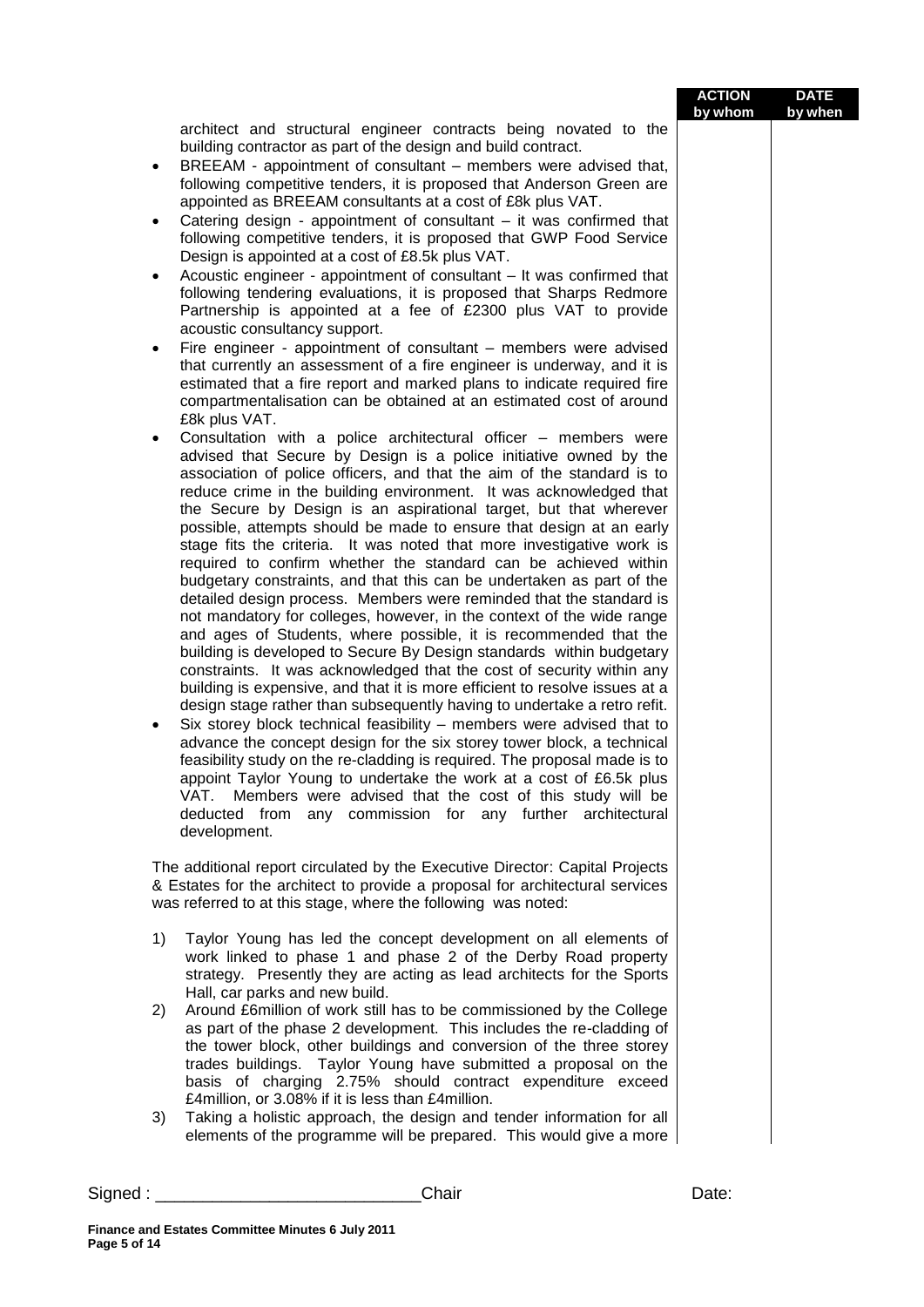| <b>ACTION</b> | <b>DATE</b> |
|---------------|-------------|
| by whom       | by when     |

accurate cost against budget. Packages of work could then be tendered over the next two years for completion by September 2013 as scheduled.

4) To ensure continuity of design from concept to detailed plan and cost, it is proposed that Taylor Young is appointed via a single action tender to provide architectural services for the completion of phase 2 works. Members` attention was drawn to appendix 1 which sets out the scope of works.

Members reviewed the data provided by the Executive Director: Capital Projects & Estates, and the second supplementary report which related to the cost of providing the Sports Hall and car park facilities, and the following was specifically noted and commented upon:

- The costs associated with appointment of consultants for quantity surveying and cost management work shows a significant difference, how can this be justified?
- Paragraph 8.6 shows such a significant difference that there has to be a question regarding the variance on the quality of services on offer. It was noted that Turner and Townsend are prepared to novate the architectural contracts without additional costs. Other companies are not and have factored in additional costs, this may explain a significant element of the variance in the costs. Members were advised that the second lowest cost provided by Faithful & Gould, excludes an additional 7% cost to take on the novated contracts. Members questioned why Turner and Townsend were less concerned about risks in this area than the other contractors.
- Each of the consultant appointments proposed at pages 9–13 were discussed in detail. Members all agreed that consultants for BREEAM, Catering Design, Acoustic Engineer, Fire Engineer and Landscape Strategy appeared straightforward.
- Members discussed the technical feasibility investigation work needed regarding the re-cladding of the tower block and acknowledged that this linked with discussions at the Residential event.
- The Principal questioned whether the fees based upon a percentage of total cost of the project would lead to any incentive to keep costs as low as possible.
- Members then debated generally whether to proceed with Taylor Young as the architects in this matter or to split the build elements down. All agreed that the question to be considered was the level of confidence that the College has with the architects and cost consultants at this stage. The Executive Director: Capital Projects & Estates confirmed that controlling costs is a real challenge and significant frustration for the Project Team and that an assessment has to be made on how to best manage the companies who will inevitably seek to expand contracts as far as possible. Committee Members indicated that it was incumbent upon the Management Team to ensure precision in relation to contract proposals to ensure that the cost of works tendered were exactly to the brief set.

The following information was specifically drawn to members` attention:

 The Finance & Estates Committee was advised in May, to keep to budgetary limits for the six court hall, consideration was given to reducing storage space and not including classrooms. On further investigation, it was decided that a larger combined provision, including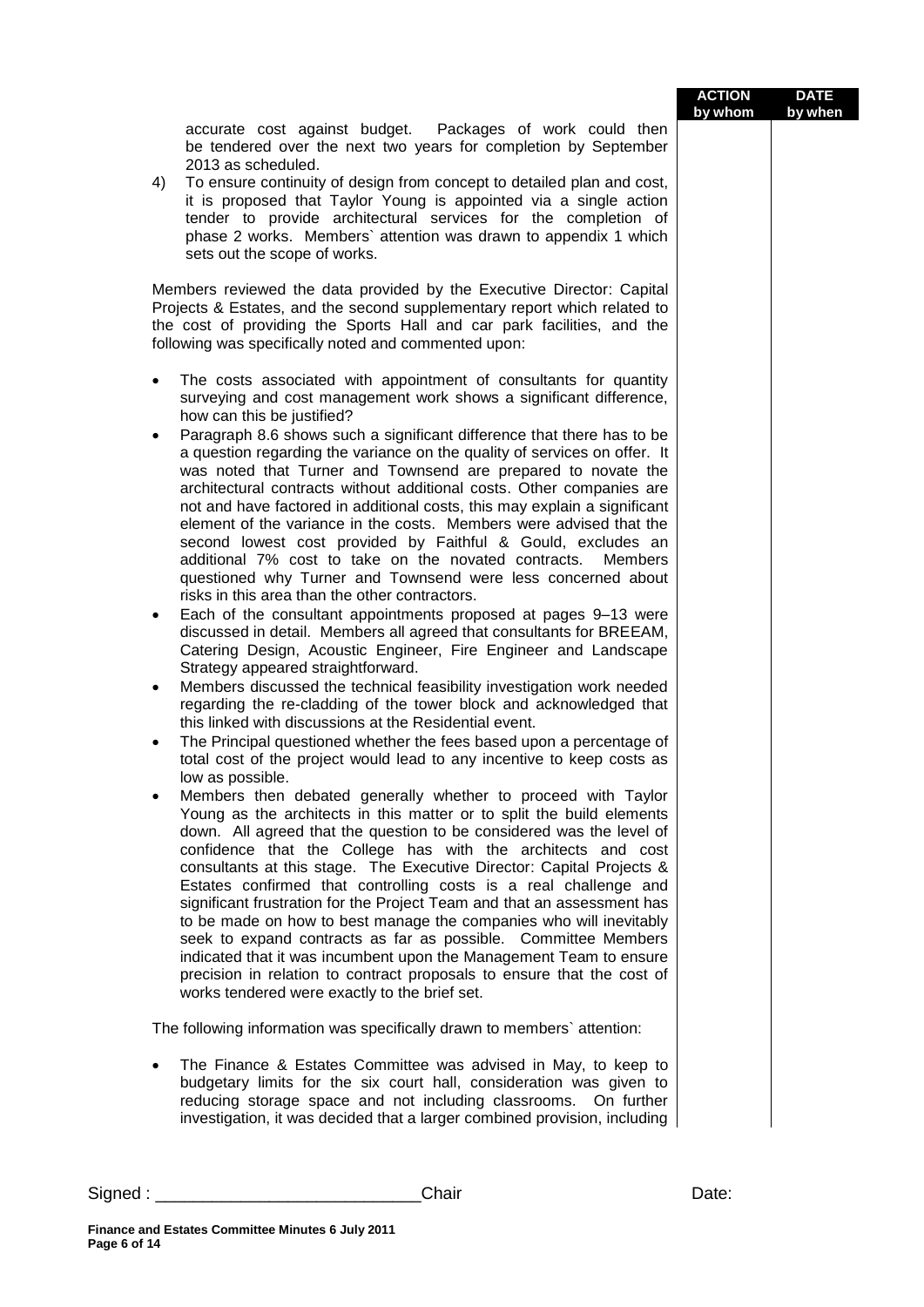| <b>ACTION</b> | DATE    |
|---------------|---------|
| by whom       | by when |
|               |         |
|               |         |

classrooms is best suited to meet curriculum requirements, satisfy Sport England, and could be achieved within reasonable budgetary costs.

- On receipt of the detailed Stage D estimate from the cost consultant, the construction cost had increased to £1,135m2, following budget expectation of around 900m2. In total, this increases the costs of the sports hall and car parks by £798,826, increasing from £2,364,808 to £3,163,634.
- More detailed work has been undertaken to re-evaluate costs and consideration given to the construction of a four-court hall instead of a six court, with the reduced size bringing the scheme back into budget.
- Independent benchmark costs have been obtained from a building contractor and an alternative cost consultant, these were reviewed by the Committee.
- The planning application was submitted on Friday 3 June 2011. Statutory bodies are presently being consulted, with a provisional confirmation of an 8-week planning table, a decision is anticipated by 9 August 2011.

Members reviewed the data at appendix 2 and discussed the dramatic increase in proposed costs. Members were advised that the project now costed by Turner and Townsend is approximately adrift by 40% on the original estimate. Bowmer and Kirkland have provided the College with market rate costs as a sample comparator. The Committee reviewed the supplementary report in detail and accepted that there were a number of variables that could lead to an increase, one of which is the percentage fees for professional services at 10%, which is not accepted, and that the College would seek to maintain it at 7%. Also seen is a higher cost per m2 than the original estimate. Members all agreed that if consultants did not believe that the facility could be built at the estimated cost per m2, then they should have informed the College right at the start of this process.

In terms of the planning application, members were advised that there is the potential to withdraw from the current planning application, and that whilst this will have no cost consequences, there will be an impact upon the timetable of the car park plans. If the College does withdraw at this stage, it will be able to review its plans and resubmit, but the project timetable would slip.

Members were reminded that Turner and Townsend are currently completing, or proposed to complete three pieces of work for the College, these are:

- 1) Support the development of CREATE it was accepted that this project is at such a significant stage that the College has no alternative but to continue with Turner and Townsend as the cost consultants in this area.
- 2) Supporting the College in relation to the development of the Sports Hall. The Executive Director: Capital Projects & Estates indicated that one alternative in this area is to look to change consultants to Abacus who are specialists in this area. It may be that they can bring the project back on budget.
- 3) The new build construction project.

Members debated the need for a six-court versus four-court Sports Hall facility, and whilst acknowledging a four-court will satisfy curriculum requirements noted that this will leave no capacity for learner engagement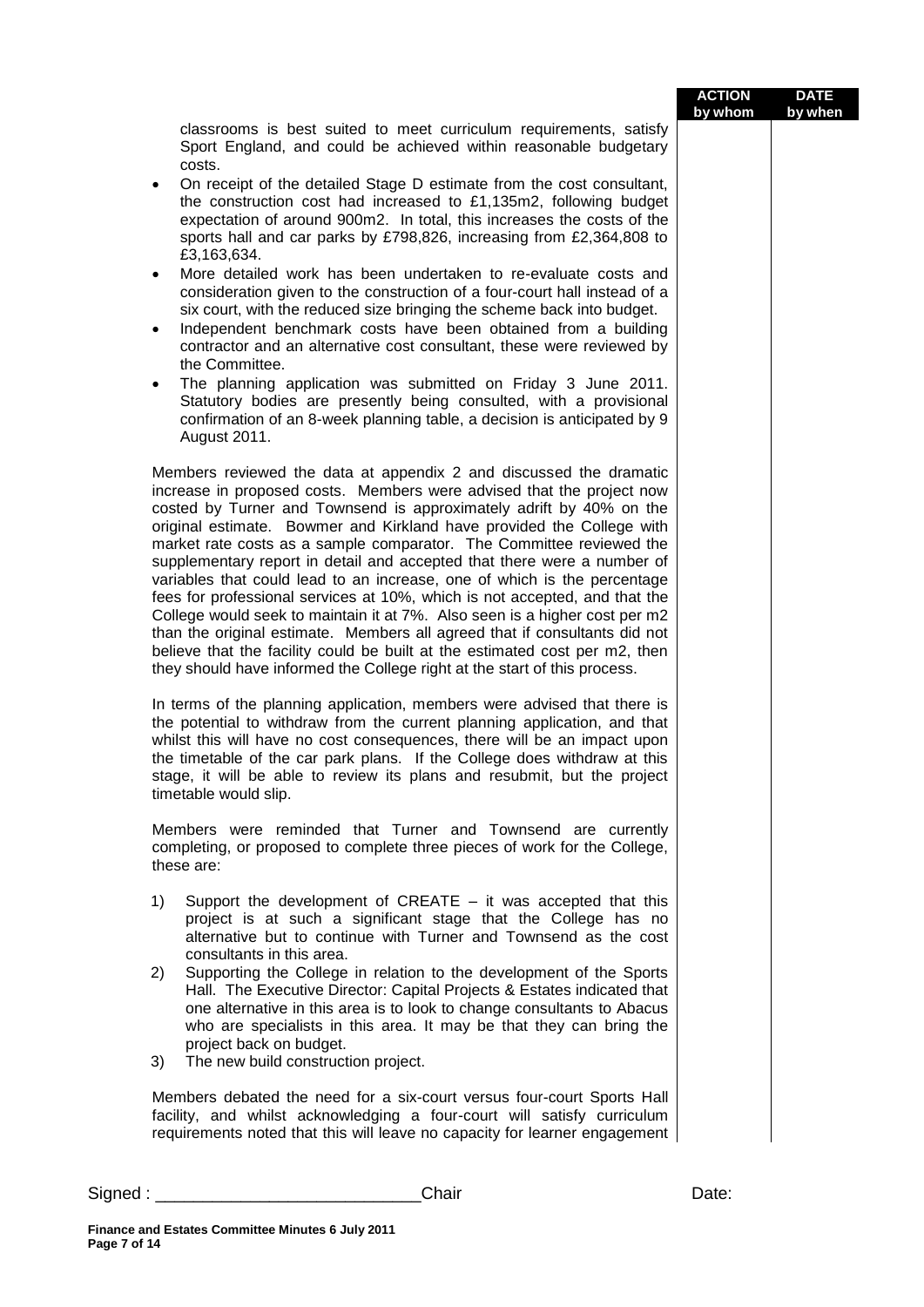| <b>ACTION</b> | <b>DATE</b> |
|---------------|-------------|
| by whom       | by when     |

activities at any time. In addition, the restriction to four-court provision, would give no increase in social area for students, which has been highlighted as an area to address.

The Committee expressed significant concern regarding the increased cost and the pressure that this placed on the College generally in terms of its confidence with Turner and Townsend. All agreed that it was important to make the component parts of each budget fit so that there was no carry over of additional costs in to other areas.

Members debated the pros and cons of discontinuing its relationship with Turner and Townsend for all matters other than the CREATE project. It was felt that there had to be an over-riding concern regarding the impact on the project timetable if the College was to break its contract with Turner and Townsend. It was agreed that the College would have to be sensitive about timing and implications and that on balance, members did not feel that now was the appropriate time to sever ties.

In terms of the way forward, the steer from the Committee was as follows:

- 1) The College should proceed with its current planning application for a six-court Sports Hall. It was generally felt that if an application for planning was successful for a larger facility, then if the provision needs to be scaled back at some point because of budget, it was more likely that the Local Authority would be happy with this, rather than at a later date seeking to 'scale up' a planning application from an agreed fourcourt building.
- 2) Invite tenders to be provided for a six-court facility only, this would allow the College to assess more detailed costings. It was felt that if contractors were invited to tender for both a four and a six-court provision, then this may inhibit competitiveness.
- 3) In terms of the new build project the Principal and Executive Director: Capital Projects & Estates was asked to meet with Turner and Townsend and make an assessment on whether they should continue with the programme of work of the new build, or whether, subject to concessions on novation of architect and structural engineer cost, the second best tender submission from Faithful & Gould should be considered. It was generally felt that, subject to the outcome of a meeting with Turner and Townsend, it may be an appropriate time to give another company an opportunity to advise the college in relation to cost management.

Members were advised that tenders in relation to the Sports Hall were anticipated to be returned for evaluation and detailed analysis in September. It was felt that the Committee would benefit from an additional meeting in early September. This is to be discussed further at the Board meeting on 15 July 2011.

Members were advised that tenders in relation to the Sports Hall and detailed costings would be provided to the College in September. It was felt that the Committee would benefit from an additional meeting in early September. This is to be discussed further at the Board meeting on 15 July 2011.

In terms of the recommendations for all other consultants, members were happy to support the proposals made.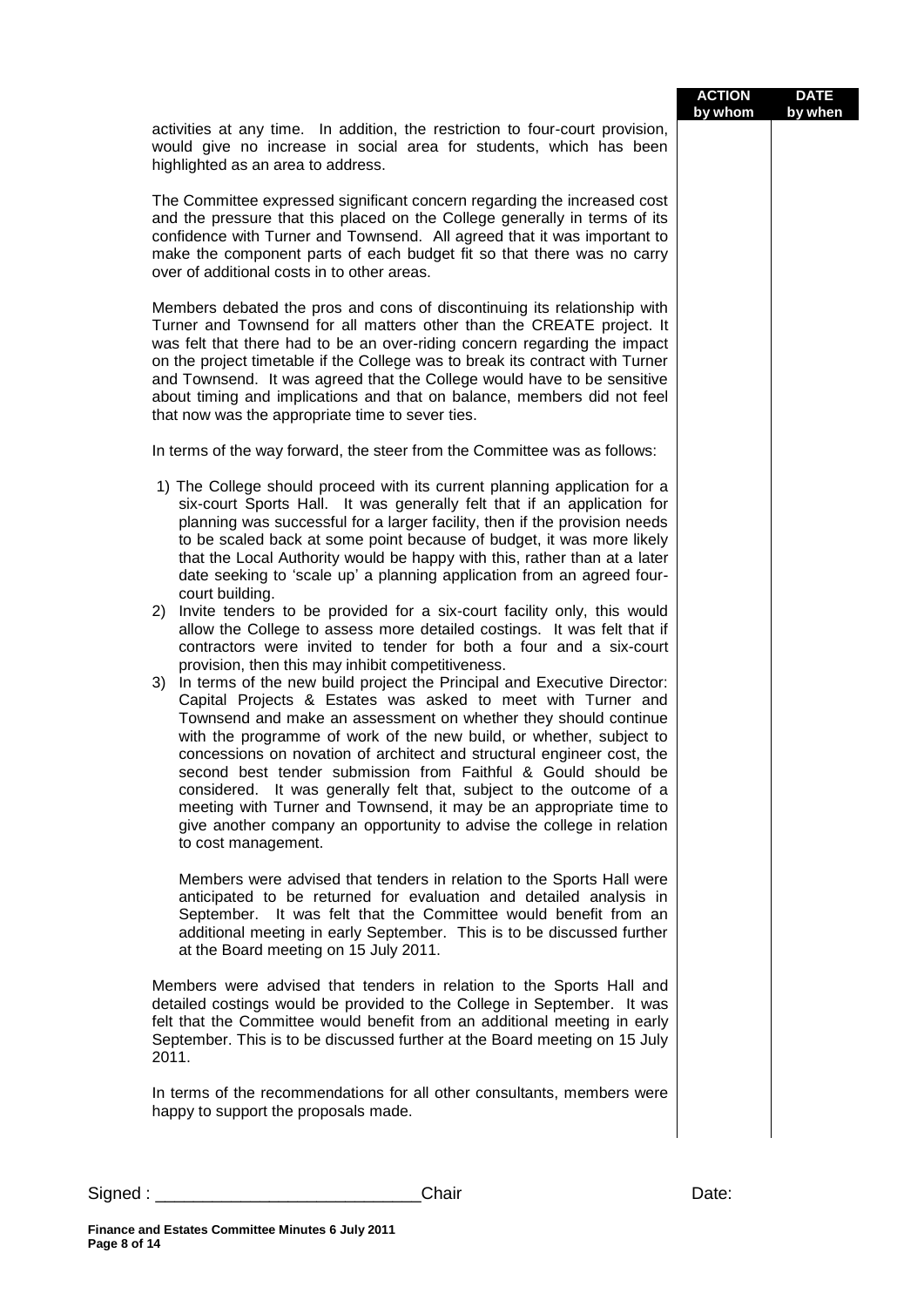AGREED:

- 1) the appointment of Anderson Green as BREAM Consultants at a fee of £8k plus VAT,
- 2) the appointment of GWP Food Service Design as Catering Consultants at a fee of £8.5k plus VAT,
- 3) the appointment of Sharps Redmore Partnership as acoustic consultants at a fee of £2300 plus VAT, plus advice through the construction process at a day rate of £600 plus VAT.
- 4) to commission Taylor Young by single action tender to prepare a landscape strategy for the Derby Road Campus to support the Sports Hall and new build planning application together with the integral development of the site at a fee of £4.5k plus VAT,
- 5) to propose that the new build Sports Hall and car parks are built to Secure by Design standards where feasible within budgetary limits.
- 6) to commission Taylor Young via a single action tender to provide architectural design services for the completion of phase two works on the basis of charging 2.75% for building contract expenditure of £4million and 3.08% if less than £4million, with the proposed cost of £6,500 + VAT for a technical feasibility study for the tower to be offset against the commission.

(David Overton left the meeting at 6.10 pm).

#### **10.46 FINANCE REPORT MAY 2011**

The Director of Finance introduced this item and drew members` attention to the executive summary detailed at page 42. All agreed that the report showed a good projected out turn for the College. It was noted that a full copy of these management accounts would also be presented to the full Board at its meeting on 15 July 2011.

AGREED: to note the Finance Report for May 2011.

## **10.47 2010/11 PROJECTED YEAR END POSITION**

The Director of Finance introduced this report and confirmed that the College was now very close to its final year-end position. Members` attention was drawn to page 59 and the variances seen between the original budget, the mid year forecast and the current end of year forecast. Of particular note were the variances in relation to College pay (a decrease on budget), and College non-pay expenditure (an increase in budget). It was explained that to a greater or lesser degree, these offset each other as the College has seen less direct pay but increased partner costs as increased provision has been subcontracted. It was noted that the total operating surplus will be better than the mid year reforecast position. It was hoped that it might be better still, as the Finance Team are currently cleaning up the balance sheet in relation to old creditors who realistically would not be able to pay.

Members` attention was drawn to the significant variance in Vision performance, which was explained in detail. Also of note, was the fact that total non-pay expenditure will again be lower than anticipated and this is linked to the reduction in 16-18 apprenticeship activity delivered by partners. It was confirmed that this reduction in expenditure will be offset by previously reported increases in maintenance expenditure that have emerged during the financial year.

**ACTION by whom**

**DATE by when**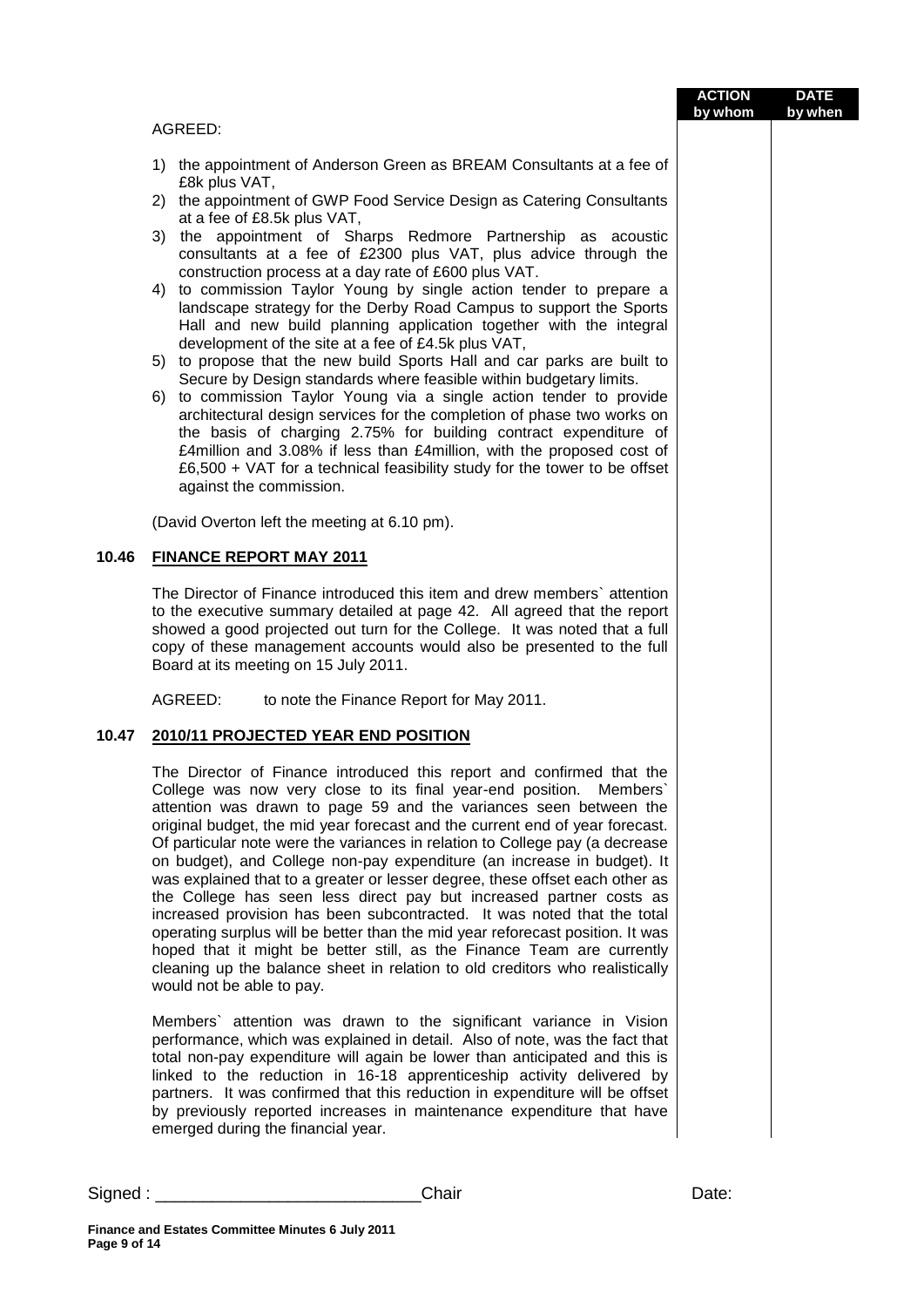|       |                                                                                                                                                                                                                                                                                                                                                                                                                                                                                                                                                                                                                                                                                                                                                                                                                                                                                                                                                                                                                                                                                                                                                                                                                                                                                                                                                                                                                                                                                                                                                                                                                                                                                                                                                                                                                                                                                                                                                                                                                                                                                                                                                                                                                                                                                                                                                                                                                                                                                                                                                                                                                                                                                                                                                                                                                                                                                                                     | <b>ACTION</b><br>by whom | <b>DATE</b><br>by when |
|-------|---------------------------------------------------------------------------------------------------------------------------------------------------------------------------------------------------------------------------------------------------------------------------------------------------------------------------------------------------------------------------------------------------------------------------------------------------------------------------------------------------------------------------------------------------------------------------------------------------------------------------------------------------------------------------------------------------------------------------------------------------------------------------------------------------------------------------------------------------------------------------------------------------------------------------------------------------------------------------------------------------------------------------------------------------------------------------------------------------------------------------------------------------------------------------------------------------------------------------------------------------------------------------------------------------------------------------------------------------------------------------------------------------------------------------------------------------------------------------------------------------------------------------------------------------------------------------------------------------------------------------------------------------------------------------------------------------------------------------------------------------------------------------------------------------------------------------------------------------------------------------------------------------------------------------------------------------------------------------------------------------------------------------------------------------------------------------------------------------------------------------------------------------------------------------------------------------------------------------------------------------------------------------------------------------------------------------------------------------------------------------------------------------------------------------------------------------------------------------------------------------------------------------------------------------------------------------------------------------------------------------------------------------------------------------------------------------------------------------------------------------------------------------------------------------------------------------------------------------------------------------------------------------------------------|--------------------------|------------------------|
|       | AGREED:<br>to note the projected 2010/11 year end position.                                                                                                                                                                                                                                                                                                                                                                                                                                                                                                                                                                                                                                                                                                                                                                                                                                                                                                                                                                                                                                                                                                                                                                                                                                                                                                                                                                                                                                                                                                                                                                                                                                                                                                                                                                                                                                                                                                                                                                                                                                                                                                                                                                                                                                                                                                                                                                                                                                                                                                                                                                                                                                                                                                                                                                                                                                                         |                          |                        |
| 10.48 | DRAFT BUDGET FOR 2011/12 & FINANCIAL FORECAST TO 2019/20                                                                                                                                                                                                                                                                                                                                                                                                                                                                                                                                                                                                                                                                                                                                                                                                                                                                                                                                                                                                                                                                                                                                                                                                                                                                                                                                                                                                                                                                                                                                                                                                                                                                                                                                                                                                                                                                                                                                                                                                                                                                                                                                                                                                                                                                                                                                                                                                                                                                                                                                                                                                                                                                                                                                                                                                                                                            |                          |                        |
|       | The Director of Finance introduced this item and confirmed that the setting<br>of the budget this year had been particularly complex because of the<br>various assumptions needed to try and project income streams in a<br>turbulent sector. He indicated that realistically 2010/11 was a year of great<br>uncertainty for the College and for the sector as a whole, and that 2011/12<br>should proceed with more certainty but with significant clear challenges<br>already known. He confirmed that the restructuring exercise would be<br>completed by the 13 July, and that a critical assumption in the 2011/12<br>budget is a reduction in the cost base. He confirmed that the College<br>would need to achieve the savings identified and that a report on this<br>would be presented to the Board at its meeting on 15 July 2011.                                                                                                                                                                                                                                                                                                                                                                                                                                                                                                                                                                                                                                                                                                                                                                                                                                                                                                                                                                                                                                                                                                                                                                                                                                                                                                                                                                                                                                                                                                                                                                                                                                                                                                                                                                                                                                                                                                                                                                                                                                                                       | Director of<br>Finance   | 15 July<br>2011        |
|       | Members` attention was drawn to the following information in the report:<br>Paragraph 10 - this provides a summary of the funding streams. It<br>was noted that for all areas, except for the 16-18 apprenticeship<br>programme, the budget has been based upon agreed contract<br>allocations. However for 16-18 apprenticeships, the actual contract<br>currently in place is £7.9million, but a budget figure of £8.925million<br>has been included within the forecast. He explained that the basis of<br>this has been contract variations agreed in year in 2010/11, where the<br>College has been able to take advantage of increased delivery.<br>Paragraph 14 - additional learner support has been increased<br>٠<br>substantially in 2011/12 for 16-18 learners with a maximum allocation<br>of £3.5million. The budget has been set to reflect action plans being<br>developed to support delivery. This assumes that income of<br>£2.86million will be secured. Any additional income generated will not<br>contribute significantly to profitability.<br>The College pay budget has been set following the outcome of the<br>$\bullet$<br>current restructuring process and includes the policy of automatic<br>increments built into the proposed pay budget costs.<br>Negotiations around pay settlements are usually concluded within the<br>sector at some point leading up to Christmas. The AoC conducts joint<br>negotiations with the Trade Unions, which, although collective, are not<br>binding on the College. Decisions on the outcome of pay review are,<br>and continue to be, a matter for the Board. At the time of setting the<br>budget an assumption of 0% pay change has been included in respect<br>of cost of living. Members were advised that AoC recommendations<br>are currently being developed and they are suggesting 'bandings'. If<br>these bandings are accepted, then the overall increase would be<br>0.63%, which amounts to a cost of £140k for the year. Of this amount,<br>the College would only need to pay 7/12's. The Director of Finance<br>confirmed that if the Board does decide to accept AoC banding<br>recommendations, then there is the capacity to deliver on this within<br>the contingency budget.<br>Total College non-pay costs for the 2011/12 budget of £22.85million<br>٠<br>are once again dominated by the costs payable to partners in relation<br>to the delivery of the employer responsive provision. These costs are<br>calculated a level of 70% of income (the contracted amount) and<br>reflect the expectations of the mixture of delivery of the College's own<br>staff and partner delivery.<br>In general, non-pay budgets have been set at levels comparative to<br>$\bullet$<br>current spend levels, with adjustments made to known changes in<br>activity levels, or prices which will impact on actual out turn costs. |                          |                        |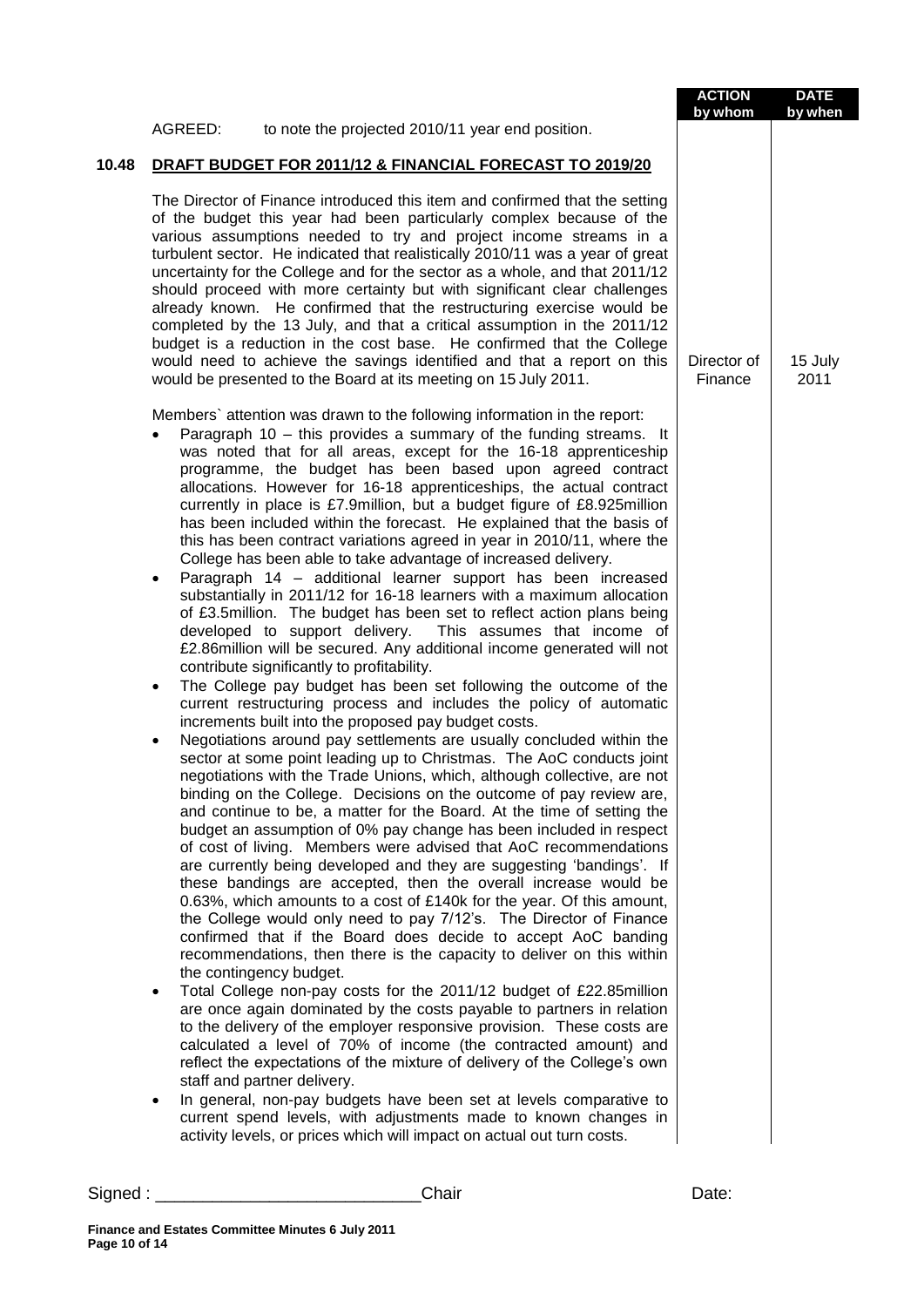|                                                                                                                                                                                                                                                                                                                                                                                                                                                                                                                                                                                                                                                                                                                                                                                                                                                                                                                                                                                                                                                                                                                                   | <b>ACTION</b><br>by whom | <b>DATE</b><br>by when  |
|-----------------------------------------------------------------------------------------------------------------------------------------------------------------------------------------------------------------------------------------------------------------------------------------------------------------------------------------------------------------------------------------------------------------------------------------------------------------------------------------------------------------------------------------------------------------------------------------------------------------------------------------------------------------------------------------------------------------------------------------------------------------------------------------------------------------------------------------------------------------------------------------------------------------------------------------------------------------------------------------------------------------------------------------------------------------------------------------------------------------------------------|--------------------------|-------------------------|
| Additional expenditure has been budgeted to reflect increases in<br>transport costs following the College's decision to increase its<br>transport service in response to the changes to the EMA system.<br>Running cost budgets have been reduced to reflect lower contract<br>energy prices and savings following the withdrawal from Thoresby<br>Street in September 2011.<br>Maintenance costs have been budgeted to return to more reflective<br>٠<br>historic levels of £600k following a challenging year in 2010/11, where<br>the forecast increased to £850k following issues with the suspended<br>ceilings.<br>The College has also taken the decision to maintain its enrichment<br>٠<br>budgets at similar levels for 2010/11 despite the reduction in funding<br>associated with this type of activity. An amount of £242k will be<br>awarded to enrichment to support learner programmes and the<br>Student experience.<br>A depreciation charge of £742k for 2011/12 reflects the increase in<br>charges as a result of the completion of the Creative Arts building at<br>the start of the 2011/12 academic year. |                          |                         |
| The Director of Finance confirmed that he has set a budget which is<br>prudent, and that in his view, this is an appropriate course given the<br>College's requirement to manage debt finance. Members made reference<br>to the strong caveats within his report at page 67 and were assured that<br>the Director of Finance had confidence that the assumptions made when<br>preparing the budget were realistic.                                                                                                                                                                                                                                                                                                                                                                                                                                                                                                                                                                                                                                                                                                                |                          |                         |
| Members reviewed the schedule at page 88 and acknowledged that the<br>December 2011 Board meeting is a critical decision point and will<br>potentially involve committing the College to a significant loan amount.<br>The Director of Finance confirmed that at that point he would provide as<br>much information as possible regarding the validity and soundness of the<br>assumptions made to support the Board in the decision making process<br>required.                                                                                                                                                                                                                                                                                                                                                                                                                                                                                                                                                                                                                                                                  |                          |                         |
| In terms of prudent assumptions, it was agreed that key headline figures<br>were:                                                                                                                                                                                                                                                                                                                                                                                                                                                                                                                                                                                                                                                                                                                                                                                                                                                                                                                                                                                                                                                 |                          |                         |
| 20% reduction in higher education provision,<br>30% reduction in adult education provision,<br>2% increase in 16-18 year old provision, 5% increase in<br>apprenticeships.                                                                                                                                                                                                                                                                                                                                                                                                                                                                                                                                                                                                                                                                                                                                                                                                                                                                                                                                                        |                          |                         |
| Members all agreed that this was such a significant area for the Board to<br>monitor, that they would like to see a standing Board agenda item which<br>updates all Governors against performance against key assumptions at<br>They asked that this standing item be cross-<br>each Board meeting.<br>referenced with the financial mapping paper presented to Governors at the<br>strategy residential.                                                                                                                                                                                                                                                                                                                                                                                                                                                                                                                                                                                                                                                                                                                         | Director of<br>Finance   | Standing<br><b>Item</b> |
| The Director of Finance explained that should the College see any loss in<br>any of its income streams, then there are steps that management can take<br>to mitigate losses and that these will be addressed should they occur.                                                                                                                                                                                                                                                                                                                                                                                                                                                                                                                                                                                                                                                                                                                                                                                                                                                                                                   |                          |                         |
| The Principal confirmed that the College's reliance on the public purse is<br>very high and there is a need to address this. She explained that in all<br>other areas the College is actually doing exceptionally well and better than<br>other colleges, but that it has not been able to develop its independence                                                                                                                                                                                                                                                                                                                                                                                                                                                                                                                                                                                                                                                                                                                                                                                                               |                          |                         |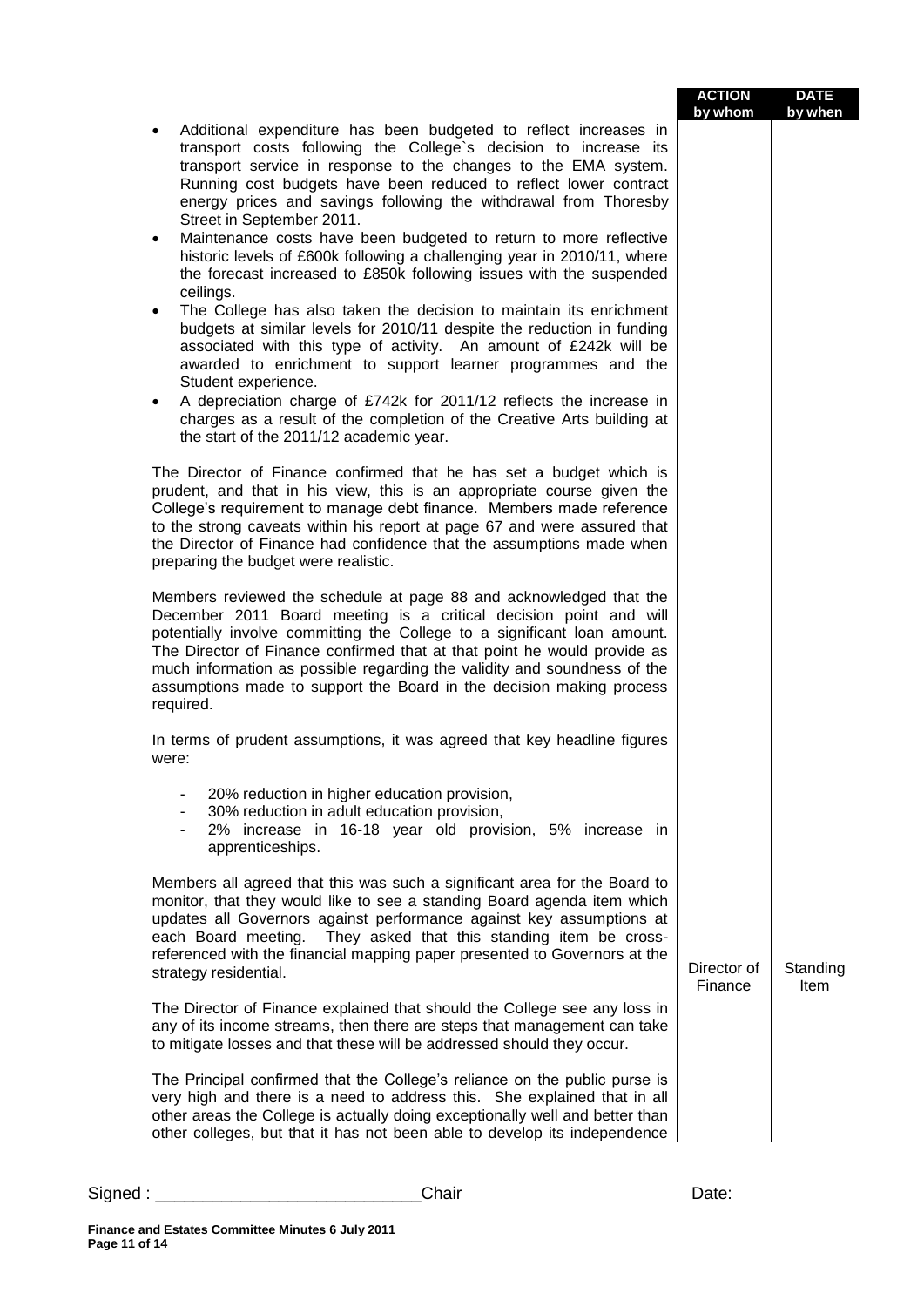|        |                                                                                                                                                                                                                                                                                                                                                                                                                                                                                                                                                                                                                                                                                                                                                                                                                                                                                                                                                                                                                                                                                                                                                                                                                                                | <b>ACTION</b><br>by whom | <b>DATE</b><br>by when |
|--------|------------------------------------------------------------------------------------------------------------------------------------------------------------------------------------------------------------------------------------------------------------------------------------------------------------------------------------------------------------------------------------------------------------------------------------------------------------------------------------------------------------------------------------------------------------------------------------------------------------------------------------------------------------------------------------------------------------------------------------------------------------------------------------------------------------------------------------------------------------------------------------------------------------------------------------------------------------------------------------------------------------------------------------------------------------------------------------------------------------------------------------------------------------------------------------------------------------------------------------------------|--------------------------|------------------------|
|        | from the public purse at a rate that would give it some protection from<br>changes in Government and changes in Government priorities.                                                                                                                                                                                                                                                                                                                                                                                                                                                                                                                                                                                                                                                                                                                                                                                                                                                                                                                                                                                                                                                                                                         |                          |                        |
|        | In terms of the soundness of the assumptions made, the Director of<br>Finance indicated that the SFA would need to approve each stage of the<br>College's capital project, and that it is hoped that they would not sign off<br>substantial borrowing, if the College has made unrealistic assumptions.                                                                                                                                                                                                                                                                                                                                                                                                                                                                                                                                                                                                                                                                                                                                                                                                                                                                                                                                        |                          |                        |
|        | AGREED:<br>to recommend that the Board approve the Draft Budget for<br>2011/12 and Financial Forecast to 2019/20.                                                                                                                                                                                                                                                                                                                                                                                                                                                                                                                                                                                                                                                                                                                                                                                                                                                                                                                                                                                                                                                                                                                              |                          |                        |
| 10.49  | <b>EMPLOYER RESPONSIVE AND WORK BASED LEARNING</b><br><b>PROGRAMME UPDATE - MAY 2011</b>                                                                                                                                                                                                                                                                                                                                                                                                                                                                                                                                                                                                                                                                                                                                                                                                                                                                                                                                                                                                                                                                                                                                                       |                          |                        |
|        | The Director of Finance introduced this report and circulated a coloured<br>version of page 95. He drew members' attention to the data table on page<br>92, which he confirmed showed an element of linear consistency, which<br>was reassuring. Members noted the switch in actual versus forecast<br>income for Train to Gain and Work Based Learning 16-18. It was<br>confirmed that the Work Based Learning programme which had shown<br>signs of significant improvement in January 2011 has not been able to<br>maintain the level of performance required in order to reach the full year<br>forecast level of activity in the College budget. As a result, the current<br>expectation for the 16-18 work based learning programme is that total<br>income will increase from the current £5.7million achieved to around<br>£7.5million by the end of July 2011 (this is against a maximum contract<br>capacity of £8.5million). Adult apprenticeships continue to perform well<br>supporting recent reporting that the full year forecast of £2.5million will be<br>exceeded. Income up to the end of May 2011 of £2.165million indicates<br>that total performance is likely to exceed £3million by the end of the<br>financial year. |                          |                        |
|        | Members' attention was drawn to the contract variations detailed on page<br>95, with yellow showing new contracts or increases and orange showing<br>decreases.                                                                                                                                                                                                                                                                                                                                                                                                                                                                                                                                                                                                                                                                                                                                                                                                                                                                                                                                                                                                                                                                                |                          |                        |
|        | AGREED:<br>to endorse and recommend that the Board approve the<br>contract variations proposed.                                                                                                                                                                                                                                                                                                                                                                                                                                                                                                                                                                                                                                                                                                                                                                                                                                                                                                                                                                                                                                                                                                                                                |                          |                        |
| 10.50  | DESTINY E-PEN DATA SYSTEM                                                                                                                                                                                                                                                                                                                                                                                                                                                                                                                                                                                                                                                                                                                                                                                                                                                                                                                                                                                                                                                                                                                                                                                                                      |                          |                        |
|        | The Director of Finance introduced this report and confirmed that the<br>College engaged with Destiny around twelve months ago to discuss the<br>development of e-pen technology to tackle a growing and labour intensive<br>process of data recording across all provision delivered away from College<br>premises. He explained that the e-pen solution is a digital pen and paper<br>technology using an Anoto functionality which enables users to write out<br>digital forms, transmit them electronically to Destiny's secured servers<br>and have them sent to their own computer system. He indicated that the<br>solution proposed to the College's data requirements centres around the<br>completion of approximately 600 enrolments per year on employer<br>responsive programmes, and that once the solution is fully implemented,<br>assessors will be able to complete these documents with a Destiny digital<br>pen.                                                                                                                                                                                                                                                                                                           |                          |                        |
|        | Members were advised that the College has been piloting the use of the<br>scheme with approximately 10 pens, and that the introduction of the pens                                                                                                                                                                                                                                                                                                                                                                                                                                                                                                                                                                                                                                                                                                                                                                                                                                                                                                                                                                                                                                                                                             |                          |                        |
| Sigma: | Chair                                                                                                                                                                                                                                                                                                                                                                                                                                                                                                                                                                                                                                                                                                                                                                                                                                                                                                                                                                                                                                                                                                                                                                                                                                          | Date:                    |                        |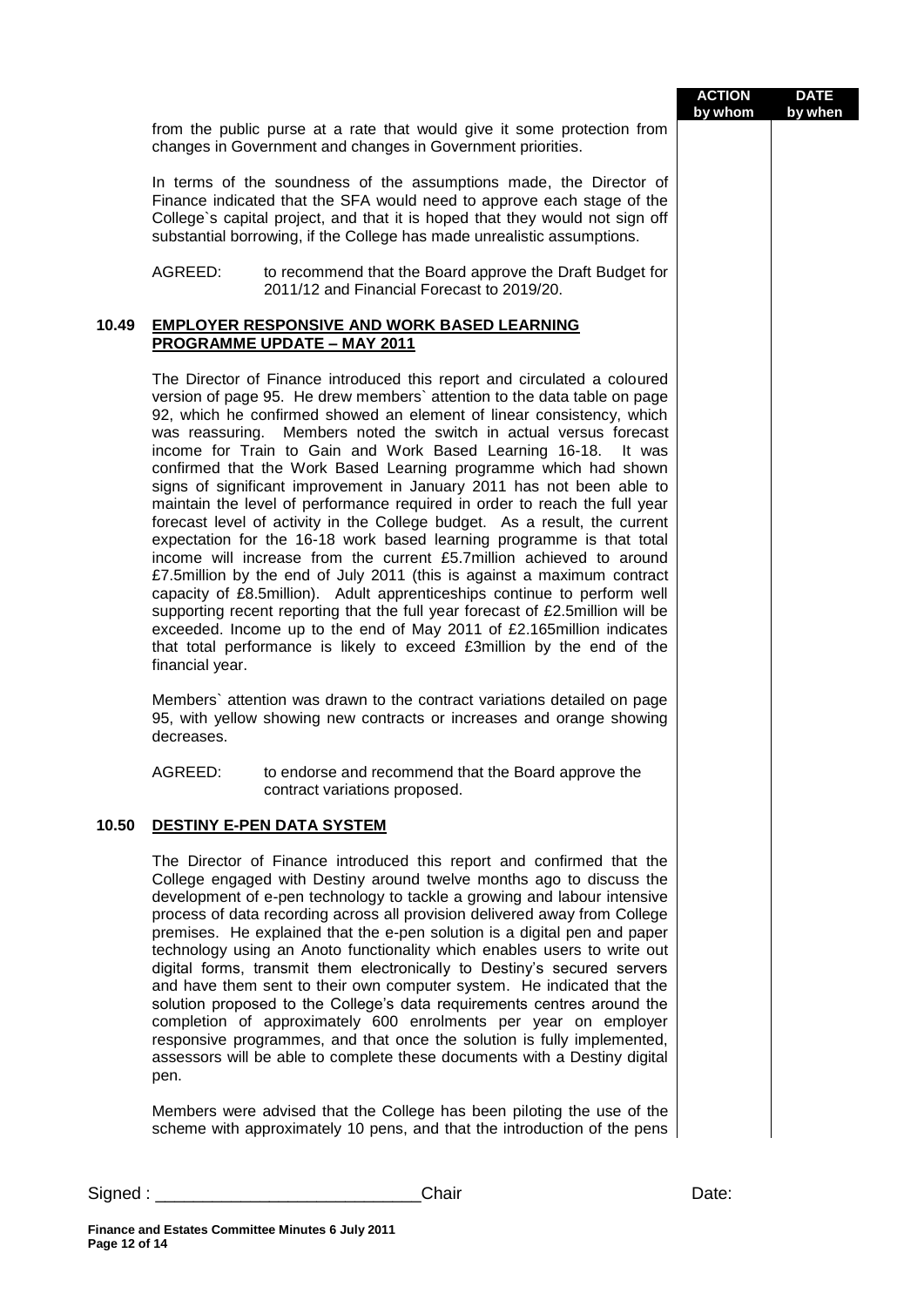|       |                                                                                                                                                                                                                                                                                                                                                                                                                                                                 |                                                                                                                                                                                                                                    | <b>ACTION</b><br>by whom | <b>DATE</b><br>by when |
|-------|-----------------------------------------------------------------------------------------------------------------------------------------------------------------------------------------------------------------------------------------------------------------------------------------------------------------------------------------------------------------------------------------------------------------------------------------------------------------|------------------------------------------------------------------------------------------------------------------------------------------------------------------------------------------------------------------------------------|--------------------------|------------------------|
|       | is integral to the restructuring process. Members were advised that by<br>removing the need to support data capture and paperwork submission in<br>the work place, the College has been able to reduce the number of posts<br>required from the current volume of 17 down to 7 and that this will provide<br>an annual saving of approximately £231k in costs.                                                                                                  |                                                                                                                                                                                                                                    |                          |                        |
|       |                                                                                                                                                                                                                                                                                                                                                                                                                                                                 | Members were advised that the implementation costs of the Destiny e-pen<br>solution over three years, is £97,322 plus VAT and that the costs are<br>budgeted for within the 2011/12 year.                                          |                          |                        |
|       | pens.                                                                                                                                                                                                                                                                                                                                                                                                                                                           | Members were entirely satisfied with the business case for introducing e-                                                                                                                                                          |                          |                        |
|       | AGREED to:                                                                                                                                                                                                                                                                                                                                                                                                                                                      | (i) approve the implementation of the Destiny e-pen solution at a total<br>value over three years of £97,322 plus VAT and<br>(ii) delegate authority to the Director of Finance to enter into contract on<br>the College's behalf. |                          |                        |
| 10.51 |                                                                                                                                                                                                                                                                                                                                                                                                                                                                 | <b>COMMITTEE TERMS OF REFERENCE 2011/12</b>                                                                                                                                                                                        |                          |                        |
|       |                                                                                                                                                                                                                                                                                                                                                                                                                                                                 | The Clerk to the Corporation introduced this item and drew members'<br>attention to the proposed changes highlighted. Members were entirely<br>satisfied with the validity of the proposed changes.                                |                          |                        |
|       | AGREED:                                                                                                                                                                                                                                                                                                                                                                                                                                                         | to recommend that the Corporation approve the amended<br>Terms of Reference for 2011/12.                                                                                                                                           |                          |                        |
| 10.52 |                                                                                                                                                                                                                                                                                                                                                                                                                                                                 | <b>COMMITTEE WORK PLAN 2011/12</b>                                                                                                                                                                                                 |                          |                        |
|       | The Clerk to the Corporation introduced this item and drew members'<br>attention to the proposed framework for agenda setting. Members were<br>entirely happy that it presented a sound base point for scheduling of<br>business for the next academic year.                                                                                                                                                                                                    |                                                                                                                                                                                                                                    |                          |                        |
|       | AGREED:                                                                                                                                                                                                                                                                                                                                                                                                                                                         | to approve Committee Work plan for 2011/12.                                                                                                                                                                                        |                          |                        |
| 10.53 |                                                                                                                                                                                                                                                                                                                                                                                                                                                                 | <b>CONFIDENTIAL ITEMS</b>                                                                                                                                                                                                          |                          |                        |
|       | (i)                                                                                                                                                                                                                                                                                                                                                                                                                                                             | CONFIDENTIAL MINUTES OF THE MEETING HELD ON 5 MAY 2011.                                                                                                                                                                            |                          |                        |
|       | AGREED:                                                                                                                                                                                                                                                                                                                                                                                                                                                         | that the minutes of the meeting held on 5 May 2011 be<br>confirmed as a correct record and were signed by the<br>Chair.                                                                                                            | Chair                    | 6 July<br>2011         |
|       | There were no matters arising.                                                                                                                                                                                                                                                                                                                                                                                                                                  |                                                                                                                                                                                                                                    |                          |                        |
|       | (ii)                                                                                                                                                                                                                                                                                                                                                                                                                                                            | NEW SPORTS HALL & CAR PARKS - PROCUREMENT APPROACH<br>AND BUILDING CONTRACTOR SELECTION                                                                                                                                            |                          |                        |
|       | The Executive Director Capital Projects & Estates proposed a contractor<br>tender list. It was acknowledged that the same list had been put forward<br>for the contract to build CREATE facilities.<br>Members continued to be<br>happy with the contractor list proposed. In terms of the procurement<br>approach, Members were happy to identify its own preferred short list of<br>invites to tender as the contract falls below the current OJEU threshold. |                                                                                                                                                                                                                                    |                          |                        |